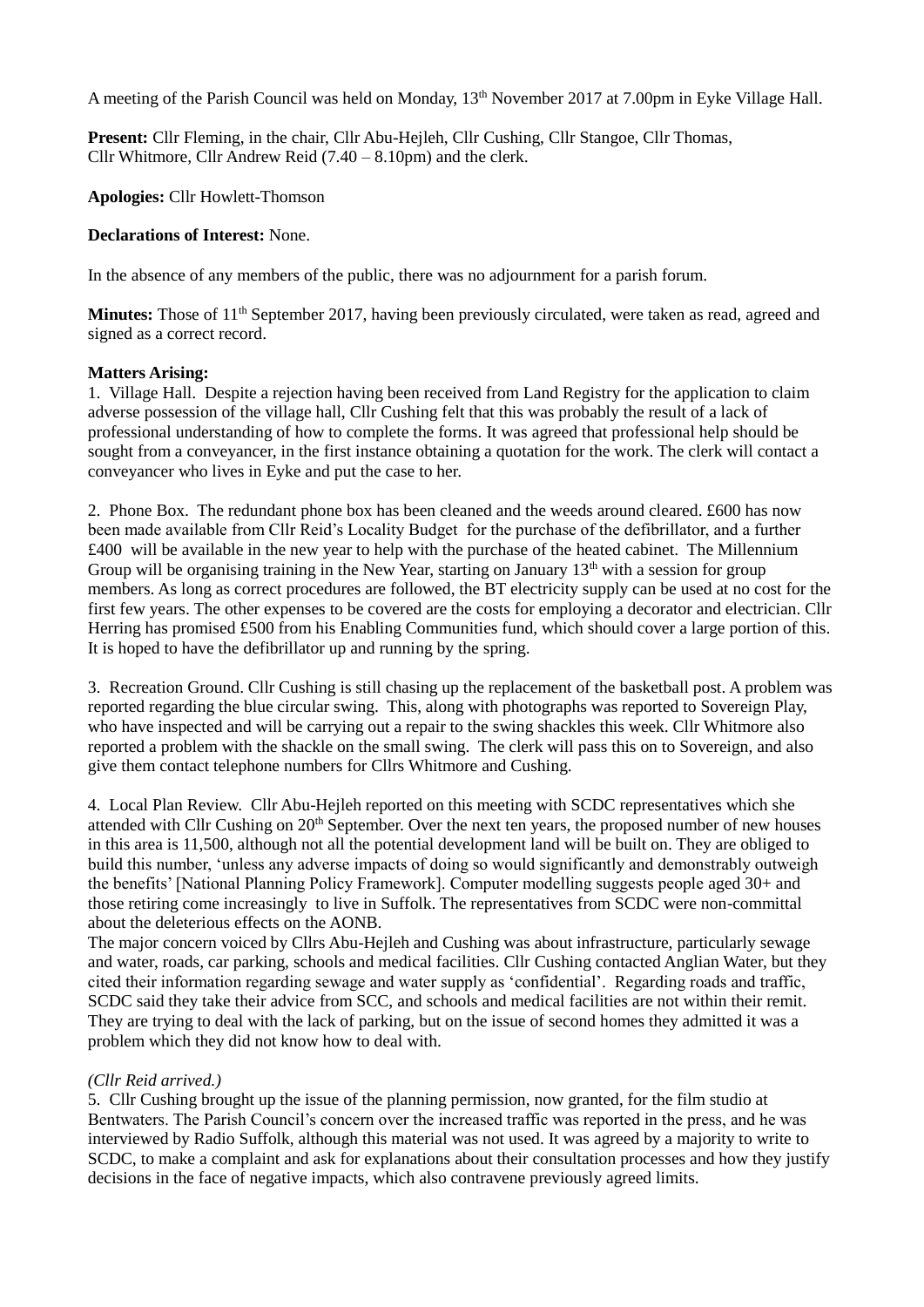He also felt that a face to face meeting with the Highways Department at SCC is desirable, in order to understand how the local roads are to cope with more traffic , particularly that generated by the provision of more housing. This was strongly supported by Cllr Reid, who suggested writing to the Acting Cabinet Member for Highways, Jane Storey, and SCDC Planning, with Cllr Reid copied in, saying that an explanation is needed for how road capacity is arrived at, and this is best done by a face to face meeting. This was agreed.

# **Reports:**

1. Cllr Reid gave a brief report, highlighting the need to get a flu vaccination. GCSE and A level results are improving, and the county has risen by 24 places in the league table to  $85<sup>th</sup>$  out of 151 authorities. There is a drive to promote fostering as Suffolk Fostering Service launches a recruitment campaign. Regarding the closure of Woods Lane, Melton, the development was only passed on appeal by the Planning Inspectorate. Neither SCDC nor SCC had supported it originally. The closure of Woods Lane was part and parcel of this. Regarding the length of time of the two closures, this is still uncertain, as issues such as longer working days versus a shorter total closure have to be balanced. The 3 month closure, January to April is worst case scenario, as Bloor Homes will want to avoid daily fines for exceeding the time. The clerk asked Cllr Reid's advice about the forthcoming legislative changes to the Data Protection Law, coming into force on  $25<sup>th</sup>$  May 2018. There will be new rights and obligations relating to hard copy and electronic management of personal data. There is a great deal of information coming through at the moment, with conflicting advice on whether the clerk can be the Data Protection Officer. Cllr Reid will look further into this.

*(Cllr Reid left.)*

2. SNT Meeting: 14.9.17. Cllr Whitmore attended this.

### **Other matters:**

1. The next SNT meeting is on 23.11.17, 10.30am at Woodbridge Police Station. Cllr Whitmore will attend.

2. Station House Campsea Ashe. This is now open after 5 years of work and fund raising. There is a cafe, and rooms available to book for meetings etc. They are launching their own programme to provide support in the area, starting with a computer club for 11-16year olds, and a free homework and self-supported study group. The annual passenger footfall through the station is over 44,000, so leaflets, magazines etc are very welcome for passengers to pick up. Cllr Abu-Hejleh confirmed that she had visited and it is proving a valuable asset.

#### **Finance:**

1. Cheques were agreed: MJH Garden and Tree Services (annual car park grass cutting, and hedge trimming): £460.00; Mr S Lucas (mower repair, paid by him to Ernest Doe): £136.55; Community Action Suffolk (website hosting): £60.00; Mr S Lucas (mower fuel): £25.00. It was noted that the final amount paid to Community Action Suffolk for insurance was £588.39.

Thanks were expressed to Cllr Whitmore, who helps every year with the cutting of the car park hedge. This saves the village in the region of £70.

2. Account balances at 3.11.17:Community Account; £14,997.61; Business Premium Account: £118.03; Rate Reward: £8520.58. Cheque 100666 for £18.70 remains to be cashed.

3. Councillors were reminded that the budget will need to be agreed and the precept set at the January meeting.

### **To receive items for information:**

1. Cllr Thomas provided an update regarding the Elephant and Castle. An application is being prepared by Cllr. Thomas's partner to register the pub with SCDC as an Asset of Community Value. This could help to protect it as a pub, in the event of someone wishing to apply for change of use. The community spirit which Ian and Sandra did so much to foster is being maintained, with a group organising a very successful quiz in the hall last Saturday, and there will be a party in the hall on New Year's Eve, for which tickets are available at £5 each. An interest in purchasing and running the pub has been expressed by a local person, and the property viewed. The due process is likely to take a significant amount of time.